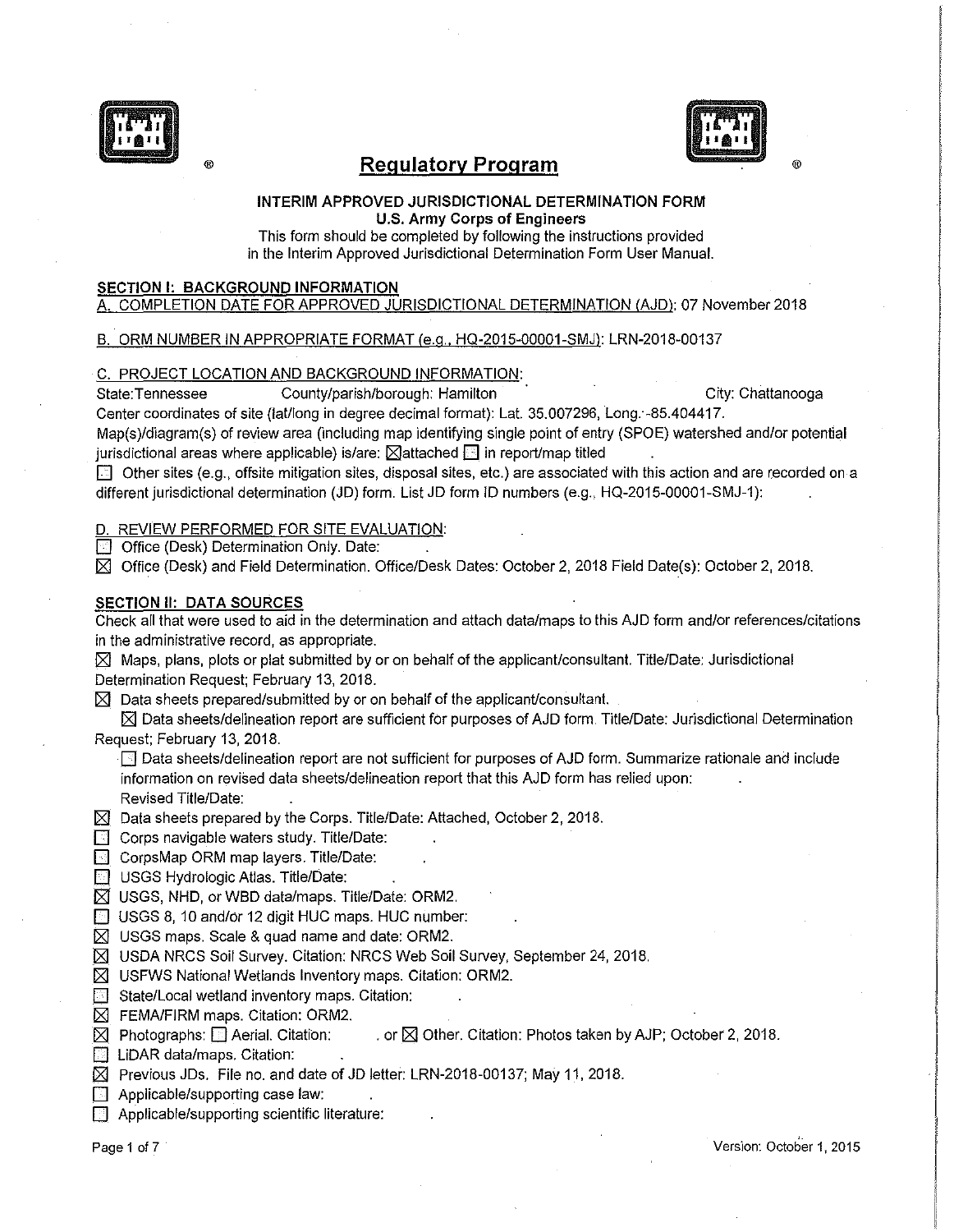$\Box$  Other information (please specify):

### SECTION III: SUMMARY OF FINDINGS

### Complete ORM "Aquatic Resource Upload Sheet" or Export and Print the Aquatic Resource Water Droplet Screen from ORM for All Waters and Features. Regardless of Jurisdictional Status - Required

#### A. RIVERS AND HARBORS ACT (RHA) SECTION 10 DETERMINATION OF JURISDICTION:

 $\boxed{\circledcirc}$  "navigable waters of the U.S." within RHA jurisdiction (as defined by 33 CFR part 329) in the review area. • Complete Table 1 - Required

NOTE: If the navigable water is not subject to the ebb and flow of the tide or included on the District's list of Section 10 navigable waters list, DO NOT USE THIS FORM TO MAKE THE DETERMINATION. The District must continue to follow the procedure outlined in 33 CFR part 329. 14 to make a Section 10 RHA navigability determination.

B. CLEAN WATER ACT (CWA) SECTION 404 DETERMINATION OF JURISDICTION: "waters of the U.S." within CWA jurisdiction (as defined by 33 CFR part 328.3) in the review area. Check all that apply.  $\Box$  (a)(1): All waters which are currently used, were used in the past, or may be susceptible to use in interstate or foreign commerce, including all waters which are subject to the ebb and flow of the tide. (Traditional Navigable Waters (TNWs)) • Complete Table 1 - Required  $\Box$  This AJD includes a case-specific (a)(1) TNW (Section 404 navigable-in-fact) determination on a water that has not previously been designated as such. Documentation required for this case-specific (a)(1)TNW determination is attached.  $\boxdot$  (a)(2): All interstate waters, including interstate wetlands. · • Complete Table 2 - Required  $\Box$  (a)(3): The territorial seas. • Complete Table 3 - Required  $\Box$  (a)(4): All impoundments of waters otherwise identified as waters of the U.S. under 33 CFR part 328.3. • Complete Table 4 - Required  $\Box$  (a)(5): All tributaries, as defined in 33 CFR part 328.3, of waters identified in paragraphs (a)(1)-(a)(3) of 33 CFR part 328.3. • Complete Table 5 - Required  $\Box$  (a)(6): All waters adjacent to a water identified in paragraphs (a)(1)-(a)(5) of 33 CFR part 328.3, including wetlands, ponds, lakes, oxbows, impoundments, and similar waters. • Complete Table 6 - Required **E** Bordering/Contiguous. Neighboring:  $\Box$  (c)(2)(i): All waters located within 100 feet of the ordinary high water mark (OHWM) of a water identified in paragraphs (a)(1)-(a)(5) of 33 CFR part 328.3.  $\Box$  (c)(2)(ii): All waters located within the 100-year floodplain of a water identified in paragraphs (a)(1)-(a)(5) of  $33$  CFR part 328.3 and not more than 1,500 feet of the OHWM of such water.  $\Box$  (c)(2)(iii): All waters located within 1,500 feet of the high tide line of a water identified in paragraphs (a)(1) or (a)(3) of 33 CFR part 328.3, and all waters within 1,500 feet of the OHWM of the Great Lakes.  $\Box$  (a)(7): All waters identified in 33 CFR 328.3(a)(7)(i)-(v) where they are determined, on a case-specific basis, to have a significant nexus to a water identified in paragraphs (a)(1)-(a)(3) of 33 CFR part 328.3. • Complete Table 7 for the significant nexus determination. Attach a map delineating the SPOE watershed boundary with (a)(7) waters identified in the similarly situated analysis. - Required  $\Box$  Includes water(s) that are geographically and physically adjacent per (a)(6), but are being used for established, normal farming, silviculture, and ranching activities (33 USC Section  $1344(f)(1)$ ) and therefore are not adjacent and require a case-specific significant nexus determination.  $\Box$  (a)(8): All waters located within the 100-year floodplain of a water identified in paragraphs (a)(1)-(a)(3) of 33 CFR part 328.3 not covered by (c)(2)(ii) above and all waters located within 4,000 feet of the high tide line or OHWM of a water identified in paragraphs (a)(1)-(a)(5) of 33 CFR part 328.3 where they are determined on a case-specific basis to have a significant nexus to a water identified in paragraphs (a)(1)-(a)(3) of 33 CFR part 328.3.

• Complete Table 8 for the significant nexus determination. Attach a map delineating the SPOE watershed boundary with  $(a)(8)$  waters identified in the similarly situated analysis. - Required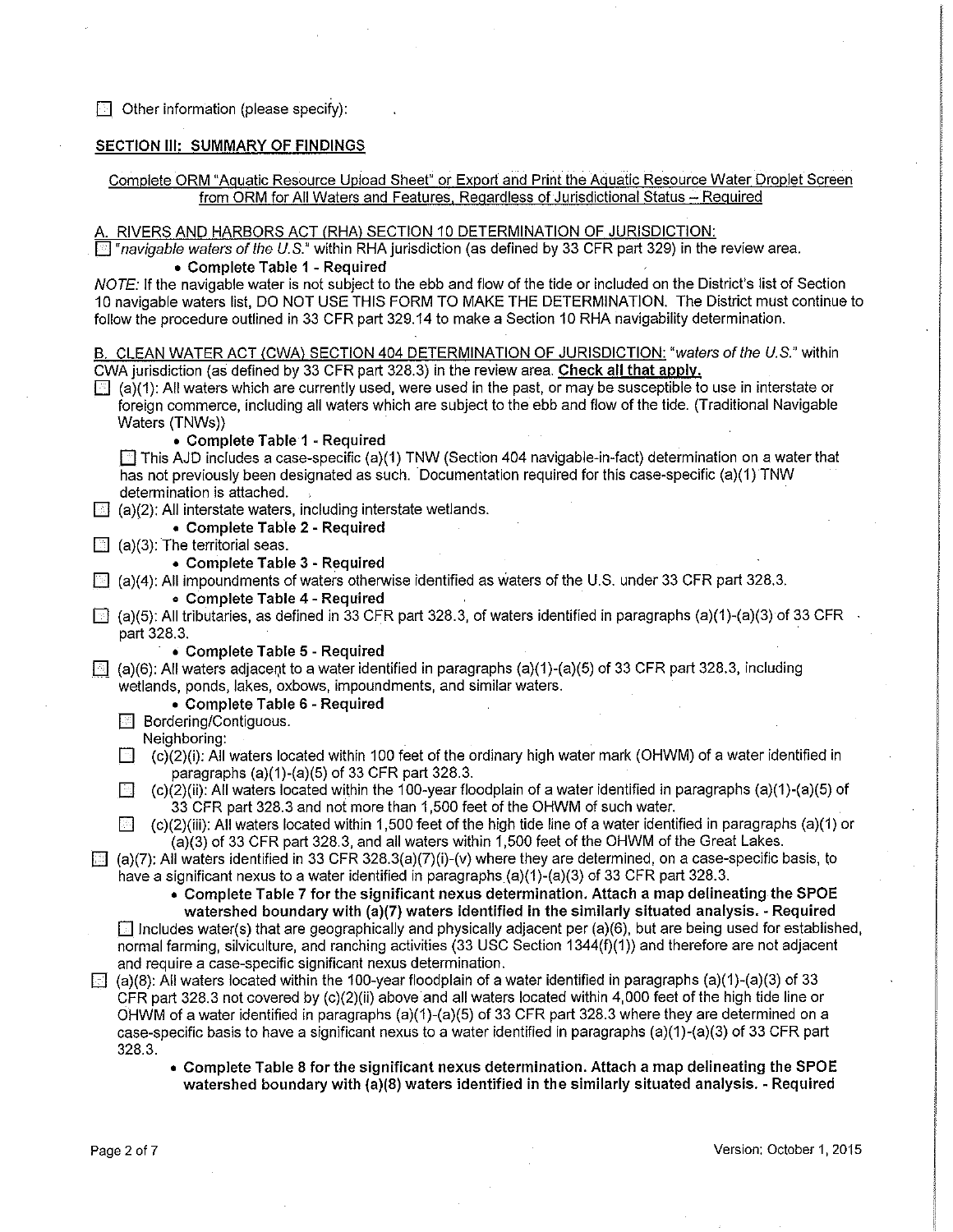$\Box$  Includes water(s) that are geographically and physically adjacent per (a)(6), but are being used for established, normal farming, silviculture, and ranching activities (33 USC Section 1344(1)(1)) and therefore are not adjacent and require a case-specific significant nexus determination.

#### C. NON-WATERS OF THE U.S. FINDINGS:

Check all that apply.

 $\Box$  The review area is comprised entirely of dry land.

 $\Box$  Potential-(a)(7) Waters: Waters that DO NOT have a significant nexus to a water identified in paragraphs (a)(1)-(a)(3) of 33 CFR part 328.3.

• Complete Table 9 and attach a map delineating the SPOE watershed boundary with potential (a)(7) waters identified in the similarly situated analysis. - Required

 $\Box$  Includes water(s) that are geographically and physically adjacent per (a)(6), but are being used for established, normal farming, silviculture, and ranching activities (33 USC Section 1344(1)(1)) and therefore are not adjacent and require a case-specific significant nexus determination.

- 0 Potential-(a)(8) Waters: Waters that DO NOT have a significant nexus to a water identified in paragraphs (a)(1)-  $(a)(3)$  of 33 CFR part 328.3.
	- Complete Table 9 and attach a map delineating the SPOE watershed boundary with potential (a)(8) waters identified in the similarly situated analysis. - Required

 $\Box$  Includes water(s) that are geographically and physically adjacent per (a)(6), but are being used for established, normal farming, silviculture, and ranching activities (33 USC Section 1344(1)(1)) and therefore are not adjacent and require a case-specific significant nexus determination.

 $\Box$  Excluded Waters (Non-Waters of U.S.), even where they otherwise meet the terms of paragraphs (a)(4)-(a)(8):

- . Complete Table 10 Required ·
- $\Box$  (b)(1): Waste treatment systems, including treatment ponds or lagoons designed to meet the requirements of the CWA.
- $\Box$  (b)(2): Prior converted cropland.
- $\Box$  (b)(3)(i): Ditches with ephemeral flow that are not a relocated tributary or excavated in a tributary.

 $\Box$  (b)(3)(ii): Ditches with intermittent flow that are not a relocated tributary, excavated in a tributary, or drain wetlands. wetlands. ·

- $\Box$  (b)(3)(iii): Ditches that do not flow, either directly or through another water, into a water identified in paragraphs (a)(1)-(a)(3).
- $\Box$  (b)(4)(i): Artificially irrigated areas that would revert to dry land should application of water to that area cease.  $\Box$  (b)(4)(ii): Artificial, constructed lakes and ponds created in dry land such as farm and stock watering ponds,
- irrigation ponds, settling basins, fields flooded for rice growing, log cleaning ponds, or cooling ponds.
- $\Box$  (b)(4)(iii): Artificial reflecting pools or swimming pools created in dry land.<sup>1</sup>
- $\Box$  (b)(4)(iv): Small ornamental waters created in dry land.<sup>1</sup>
- $\Box$ (b)(4)(v): Water-filled depressions created in dry land incidental to mining or construction activity, including pits excavated for obtaining fill, sand, or gravel that fill with water.

 $\boxtimes$  (b)(4)(vi): Erosional features, including gullies, rills, and other ephemeral features that do not meet the definition of tributary, non-wetland swales, and lawfully constructed grassed waterways. <sup>1</sup>

- $(b)(4)(vii)$ : Puddles.<sup>1</sup>
- $\boxdot$  (b)(5): Groundwater, including groundwater drained through subsurface drainage systems.<sup>1</sup>

 $\square$  (b)(6): Stormwater control features constructed to convey, treat, or store stormwater that are created in dry land.<sup>1</sup>

 $\Box$  (b)(7): Wastewater recycling structures created in dry land; detention and retention basins built for wastewater recycling; groundwater recharge basins; percolation ponds built for wastewater recycling; and water distributary structures built for wastewater recycling.

 $\Box$  Other non-jurisdictional waters/features within review area that do not meet the definitions in 33 CFR 328.3 of  $(a)(1)-(a)(8)$  waters and are not excluded waters identified in  $(b)(1)-(b)(7)$ .

• Complete Table 11 - Required.

D. ADDITIONAL COMMENTS TO SUPPORT AJD: The project site is proposed for the Black Creek Mountian residential development. A preliminary jurisdictional determination was finalized on May 11, 2018, identifying 3 features that "may be" subject to regulatory jurisdiction (D-1, D-2, and D-3). The applicant requested an approved jurisdictional determination on September 27, 2018 for feature D-2, documented as an ephemeral channel approximately 265 If in the PJD, and a site visit was conducted on October 2, 2018. The feature was determined to

<sup>1</sup>In many cases these excluded features will not be specifically identified on the AJD form, unless specifically requested. Corps **Districts may, in case-by-case instances, choose to identify some or all of these features within the review area.**  Page 3 of 7 Version: October 1, 2015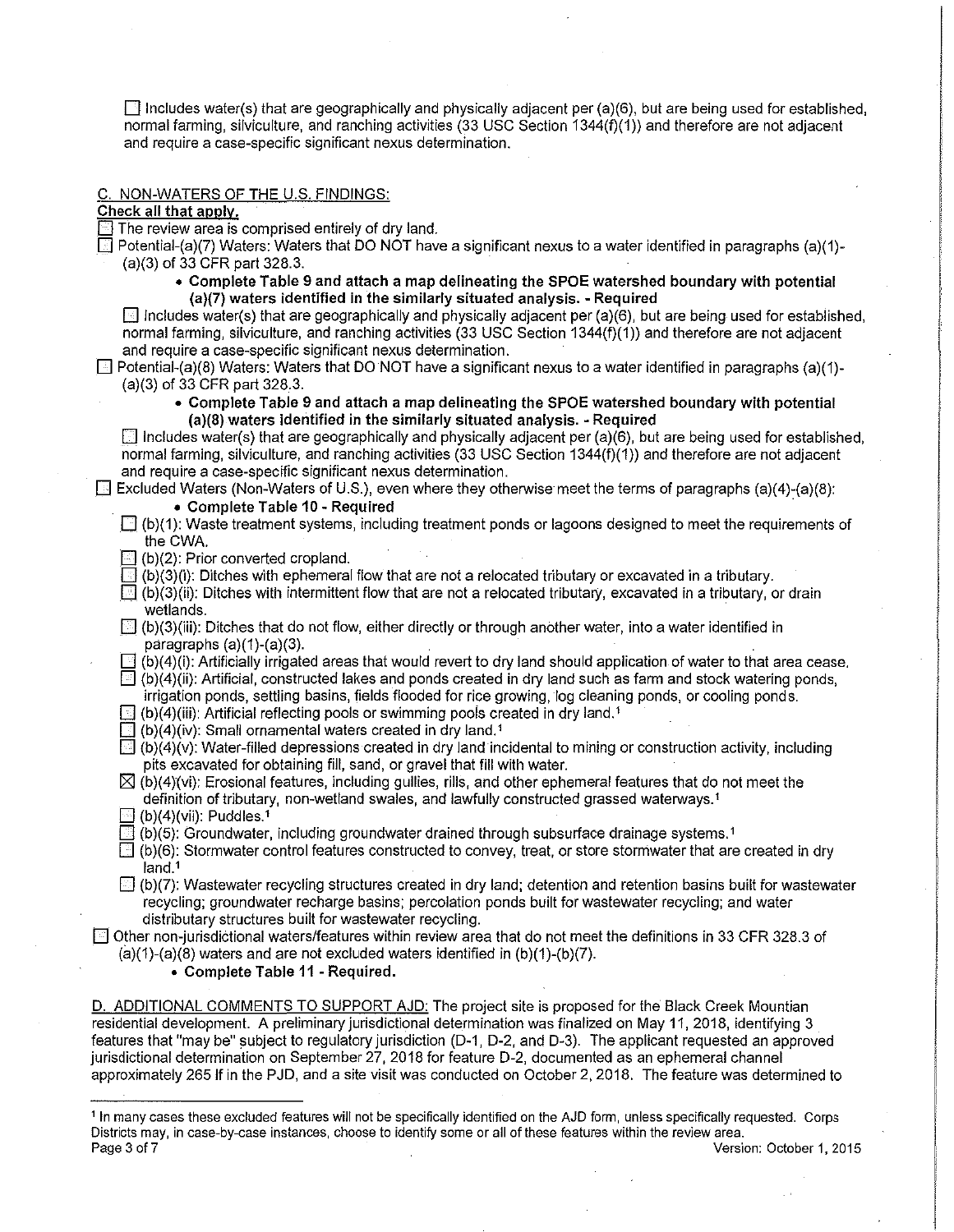be an erosional feature, and was lacking a defined bed and bank and does not meet the definition of a tributary per<br>the 2015 Clean Water Rule. .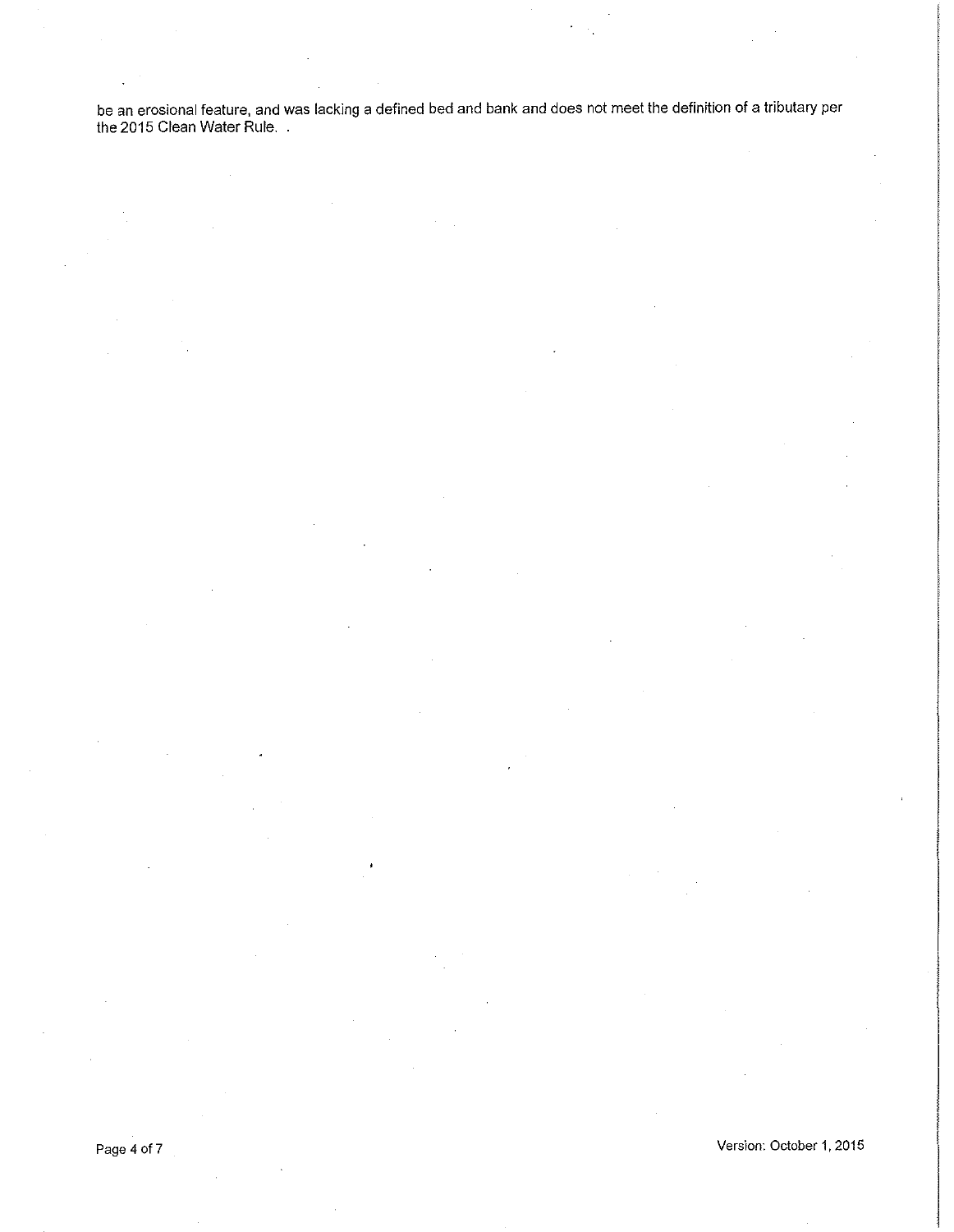## Jurisdictional Waters of the U.S.

## Table 1. (a)(1) Traditional Navigable Waters

| (a)(1) Waters Name | (a)(1) Criteria | Rationale to Support (a)(1) Designation<br>Include High Tide Line or Ordinary High Water Mark indicators, when<br>$\pm$ applicable. |
|--------------------|-----------------|-------------------------------------------------------------------------------------------------------------------------------------|
| N/A                | Choose an item. | N/A                                                                                                                                 |

# Table 2. (a)(2) Interstate Waters

| (5)(2)<br>Waters<br>Name | Rationale to Support (a)(2) Designation |  |
|--------------------------|-----------------------------------------|--|
| N/A                      | N/A                                     |  |

## Table 3. (a)(3) Territorial Seas

| ا Waters Name<br>, (a)(3` | Rationale to Support (a)(3) Designation<br>________ |             | ______ |
|---------------------------|-----------------------------------------------------|-------------|--------|
| N/A<br>_                  | N/A                                                 | ___________ |        |

### Table 4. (a)(4) Impoundments

| (a)(4) Waters Name<br>_______________ | Rationale to Support (a)(4) Designation |
|---------------------------------------|-----------------------------------------|
| N/A                                   | N/A<br>___                              |
| N/A                                   | N/A                                     |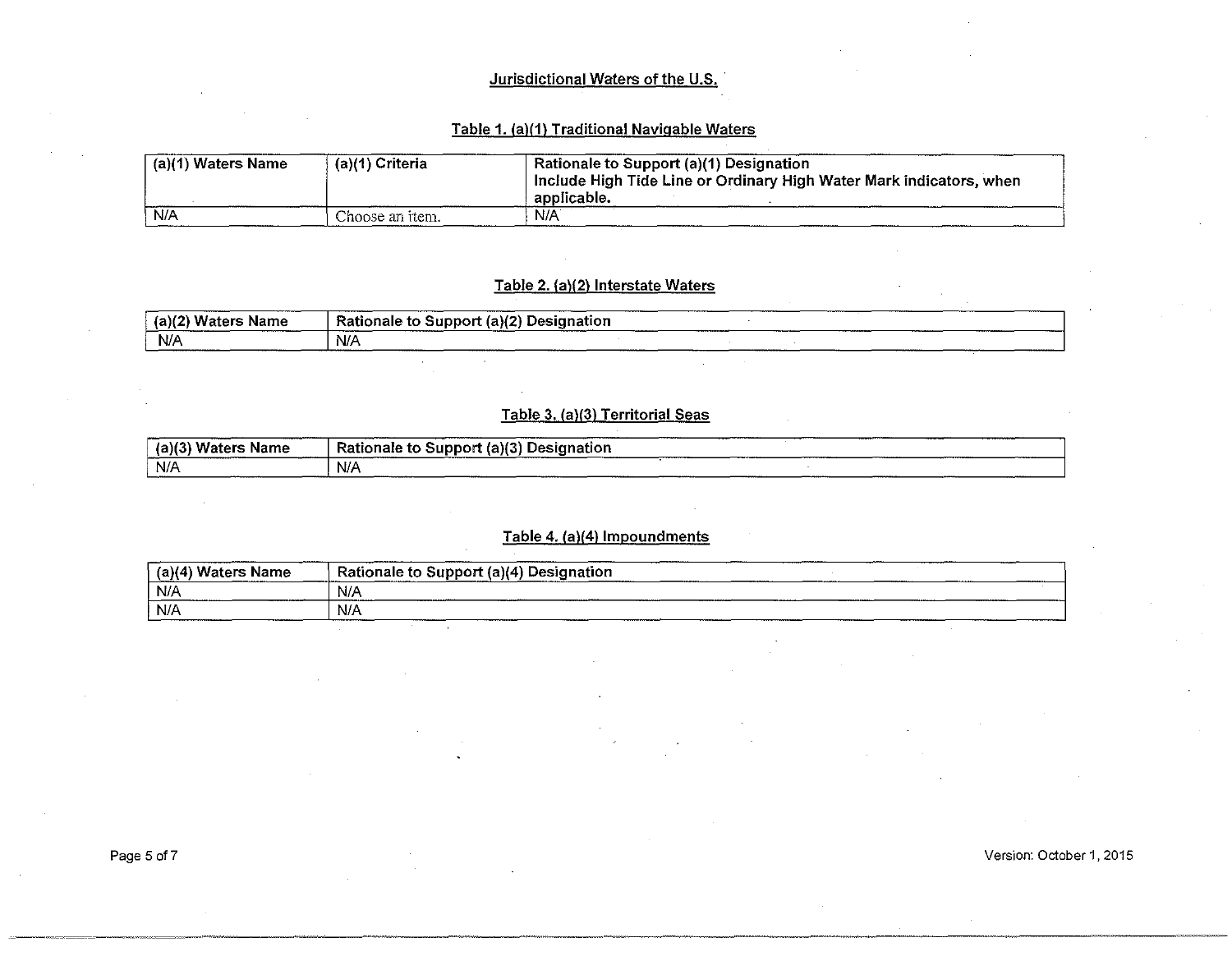# Table 5. (a)(5)Tributaries

| (a)(5) Waters Name | <b>Flow Regime</b> | $(a)(1)-(a)(3)$ Water<br>Name to which<br>this $(a)(5)$<br><b>Tributary Flows</b> | Tributary<br><b>Breaks</b> | Rationale for (a)(5) Designation and Additional<br>Discussion.<br>Identify flowpath to (a)(1)-(a)(3) water or attach map<br>identifying the flowpath; explain any breaks or flow<br>through excluded/non-jurisdictional features, etc. |
|--------------------|--------------------|-----------------------------------------------------------------------------------|----------------------------|----------------------------------------------------------------------------------------------------------------------------------------------------------------------------------------------------------------------------------------|
| N/A                | Choose an<br>item. | N/A                                                                               | Choose an<br>item.         | N/A                                                                                                                                                                                                                                    |
| N/A                | Choose an<br>item. | N/A                                                                               | Choose an<br>item.         | N/A                                                                                                                                                                                                                                    |
| N/A                | Choose an<br>item. | N/A                                                                               | Choose an<br>item.         | N/A                                                                                                                                                                                                                                    |
| N/A                | Choose an<br>item. | N/A                                                                               | Choose an<br><i>item.</i>  | N/A                                                                                                                                                                                                                                    |

# Table 6. (a)(6) Adjacent Waters

| (a)(6) Waters Name | $(a)(1)-(a)(5)$ Water<br>Name to which this<br>Water is Adjacent | Rationale for (a)(6) Designation and Additional Discussion.<br>Identify the type of water and how the limits of jurisdiction were established (e.g.,<br>wetland, 87 Manual/Regional Supplement); explain how the 100-year floodplain<br>and/or the distance threshold was determined; whether this water extends beyond<br>a threshold; explain if the water is part of a mosaic, etc. |
|--------------------|------------------------------------------------------------------|----------------------------------------------------------------------------------------------------------------------------------------------------------------------------------------------------------------------------------------------------------------------------------------------------------------------------------------------------------------------------------------|
| N/A                | N/A                                                              | Ń.A                                                                                                                                                                                                                                                                                                                                                                                    |
| N/A                | N/A                                                              | N/A                                                                                                                                                                                                                                                                                                                                                                                    |
| N/A                | N/A                                                              | N/A                                                                                                                                                                                                                                                                                                                                                                                    |
| N/A                | N/A                                                              | N/A                                                                                                                                                                                                                                                                                                                                                                                    |

~-~~-~--------------~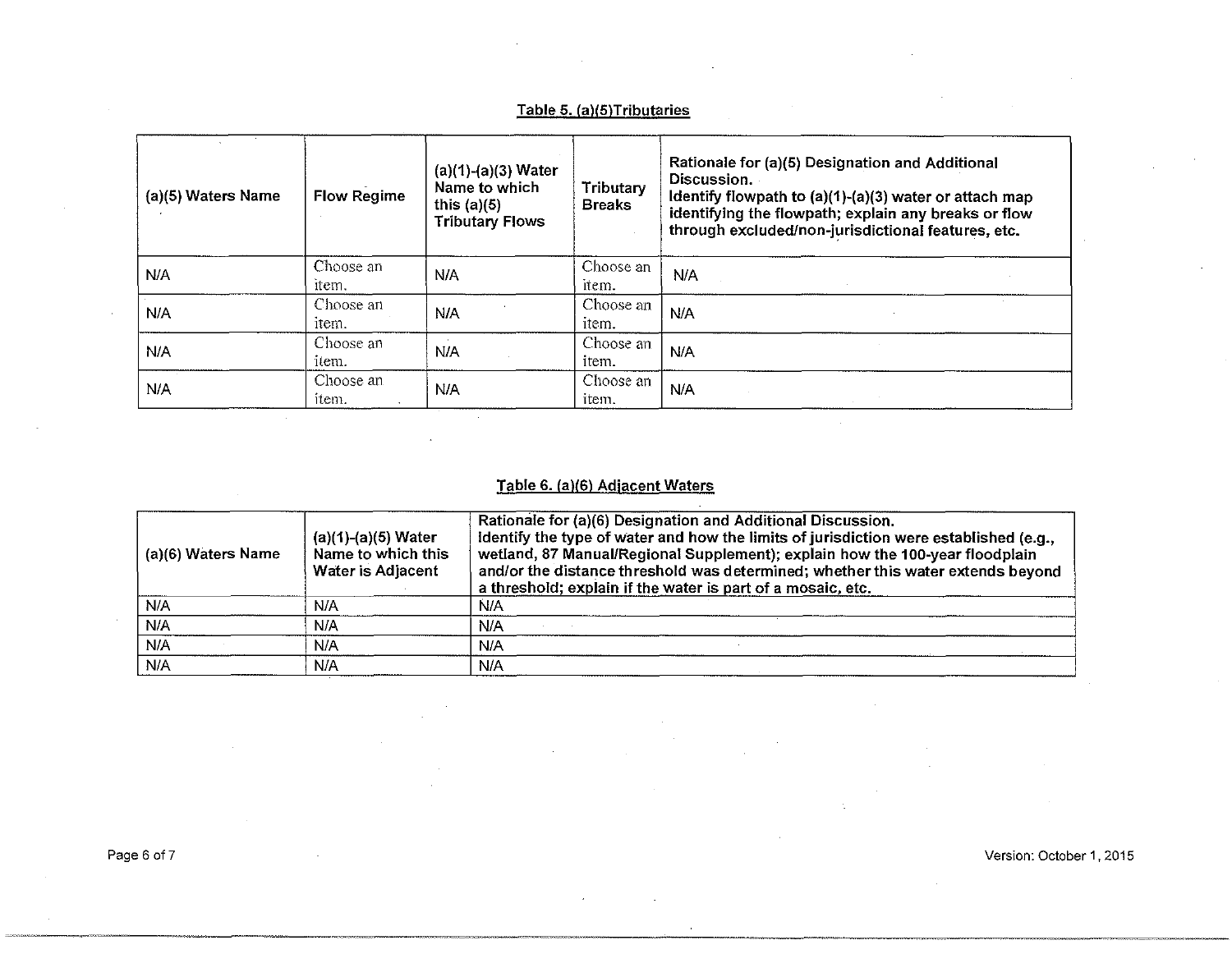# Table 7. (a)(7) Waters

| <b>SPOE</b><br><b>Name</b> | ' (a)(7) Waters Name | $(a)(1)-(a)(3)$ Water<br>Name to which<br>this Water has a<br>Significant<br>Nexus | <b>Significant Nexus Determination</b><br>Identify SPOE watershed; discuss whether any similarly situated waters were<br>present and aggregated for SND; discuss data, provide analysis, and<br>summarize how the waters have more than speculative or insubstantial effect<br>on the physical, chemical, or biological integrity of the (a)(1)-(a)(3) water, etc. |
|----------------------------|----------------------|------------------------------------------------------------------------------------|--------------------------------------------------------------------------------------------------------------------------------------------------------------------------------------------------------------------------------------------------------------------------------------------------------------------------------------------------------------------|
| N/A                        | N/A                  | N/A                                                                                | N/A                                                                                                                                                                                                                                                                                                                                                                |
| N/A                        | N/A                  | N/A                                                                                | N/A                                                                                                                                                                                                                                                                                                                                                                |

### Table 8. (a)(8) Waters

| <b>SPOE</b><br><b>Name</b> | (a)(8) Waters Name | $(a)(1)-(a)(3)$ Water<br>Name to which<br>this Water has a<br>Significant<br><b>Nexus</b> | <b>Significant Nexus Determination</b><br>Identify SPOE watershed; explain how 100-yr floodplain and/or the distance<br>threshold was determined; discuss whether waters were determined to be<br>similarly situated to subject water and aggregated for SND; discuss data,<br>provide analysis, and then summarize how the waters have more than<br>speculative or insubstantial effect the on the physical, chemical, or biological<br>integrity of the $(a)(1)-(a)(3)$ water, etc. |
|----------------------------|--------------------|-------------------------------------------------------------------------------------------|---------------------------------------------------------------------------------------------------------------------------------------------------------------------------------------------------------------------------------------------------------------------------------------------------------------------------------------------------------------------------------------------------------------------------------------------------------------------------------------|
| N/A                        | N/A                | N/A                                                                                       | N/A                                                                                                                                                                                                                                                                                                                                                                                                                                                                                   |
| N/A                        | N/A                | N/A                                                                                       | N/A                                                                                                                                                                                                                                                                                                                                                                                                                                                                                   |

 $\mathcal{L}_{\mathcal{A}}$ 

Page 7 of 7 Version: October 1, 2015

 $\bar{\zeta}_c$